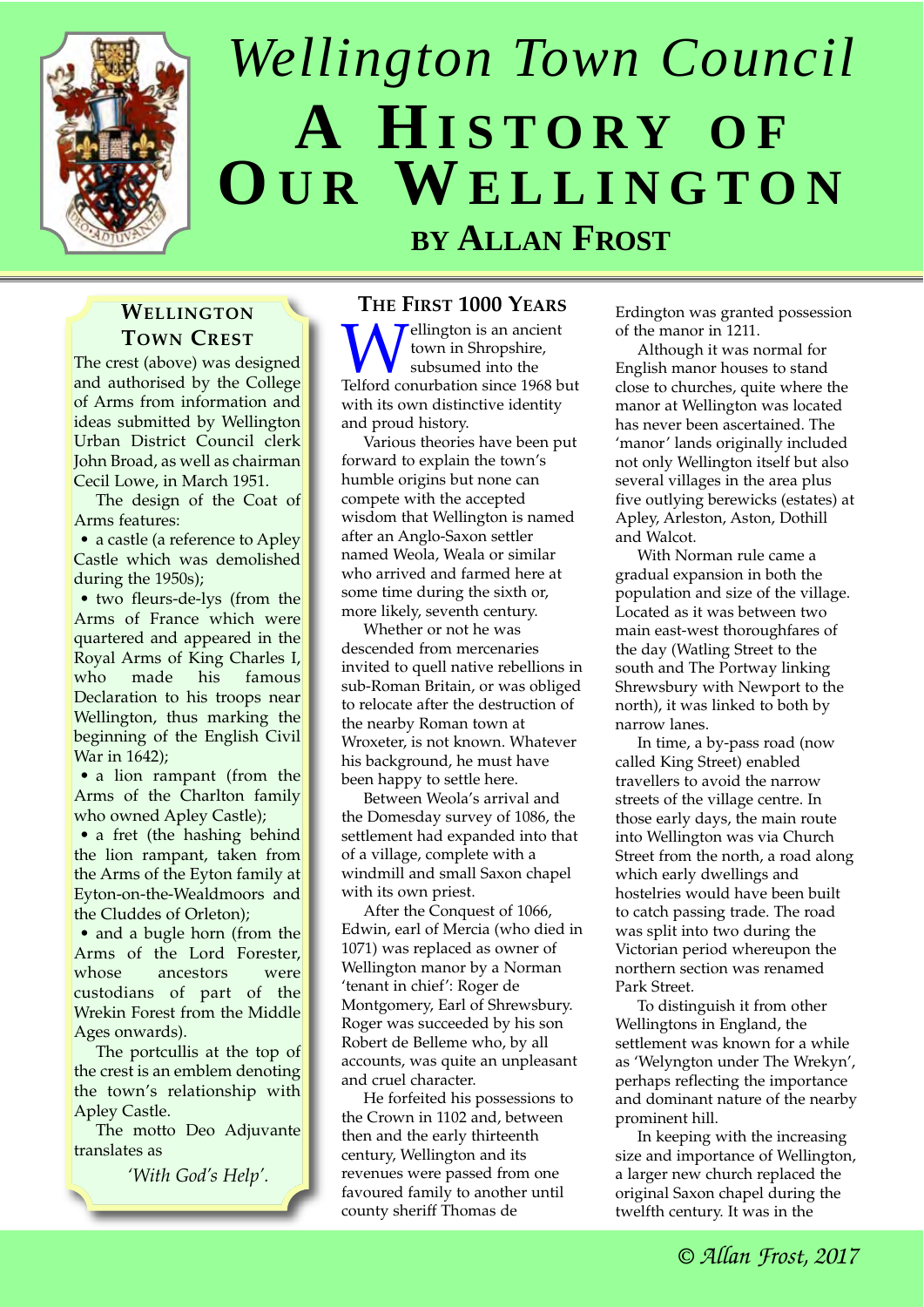

church yard that markets, fairs and other community entertainment took place, until King Edward I changed the law by the Statute of Winchester (1285) after which such secular and irreligious events were supposed to find new venues.

It was probably then that The Green, located next to the church yard, appeared. Only a small triangle of The Green remains, as this 2009 photo shows:



Markets have been the key to Wellington's commercial success since at least the thirteenth century. They were already popular and attracted folk from far and wide when, in 1244, Giles de Erdington paid King Henry III a suitable inducement to grant him a market charter (the extract from the original vellum roll recording the grant is shown below). Wellington as a township, it should be noted, has never held a market charter in its own right.

This charter allowed Giles to raise a toll on animals and products brought into the town for sale. In other words, the Charter was nothing more than a moneyspinner for lords of the manor.

Wellington's was just one of 3,300 charters granted during that century. While such charters were often hereditary, they could be (and often were) withdrawn by the Crown and given to some other favoured person.

Over the years, Wellington's markets and (eventually) quarterly fairs were the subject of four charters (1244, 1283, 1514 and 1692) before entitlement to collect tolls was transferred by local landowner Lord Forester (sometimes called 'Forster' or 'Foster') to Wellington Market Hall Company in 1856.

It was at about the same time as the first charter that plans were put into effect to develop the centre of Wellington.

The market seems to have spread along the southern section of modern Church Street from The Green into what is now Market Square; the whole of this section was called Market Place until the early years of the nineteenth century and was bounded on one side by the church yard and on the other by a succession of new buildings from which folk could ply trades and play their part in developing the local economy.



The narrow entrance (above) to an ancient lane called Ten Tree Croft still exists between these buildings; the name is derived from a corruption of 'Tenter Croft', a smallholding with a field in which fabrics were stretched on wooden frames and held in place using tenter hooks.

The difference in levels between the road in Church Street itself and the ground within the church yard is probably due to the pounding of feet wearing the ground down on the one side, and



*Visit Wellington History Group at www.wellingtonhistorygroup.wordpress.com*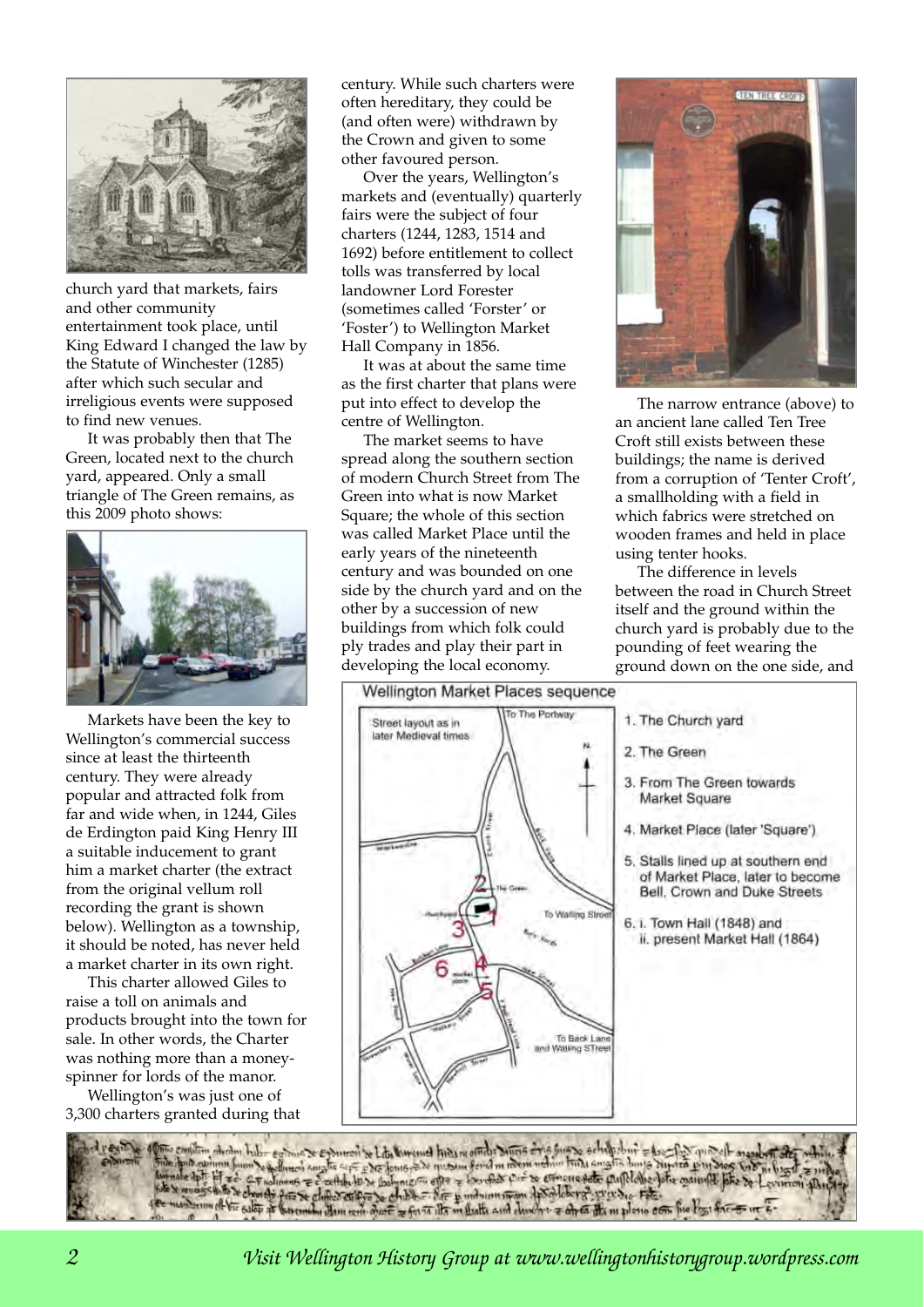centuries of burials raising the soil level on the other.

Market Square itself was much larger than it is now and gradually bounded on its southern side by rows of wooden stalls which subsequently became more permanent until, by 1600, they had developed into the cellared rows of buildings forming Bell, Crown and Duke Streets.

Three new parallel lanes were also laid out, which later became Market Street, Walker Street and Foundry Road, while the western end of New Street seems to have been created at the beginning of the fourteenth century, with burgess plots (long, narrow patches of ground with a shop or house fronting the edge of the road with workshops, warehouses and gardens behind) providing more permanent dwellings and trade outlets. In time, New Street extended eastwards.

A few years ago, archaeological discoveries behind Edgbaston House (below) in Walker Street indicate that this area was the southern limit of the earlier village prior to or shortly after the creation of Market Place.

Something may have happened to halt Wellington's expansion as very little progress in town development appears to have occurred between the fourteenth and eighteenth centuries.

It could well have been the arrival of the Black Plague around 1350, which greatly reduced the population and ultimately led to the breakdown of the last vestiges of the feudal economy.



Thereafter, as the free market developed, greater emphasis was given to financial considerations than obligation, and land and other property was able to change hands more freely, without constraints imposed by class. If anyone had the money, they could use it to advance themselves and their families.

This became more obvious as time progressed. Interestingly, the basic street layout in the centre of Wellington remained pretty much the same from the later medieval period until the nineteenth century.

This is not to say property development stagnated; in fact, the contrary was the case. New buildings tended to be erected in gaps along existing streets; eventually, New Street, for example, which stretched from Market Square to the present junction where Mill Bank meets King Street, had so many properties by the mid nineteenth century that it was split into two, with the eastern portion renamed High Street.

Wellington remained a community whose existence depended on farming, both pastoral and arable. Medieval livestock, particularly pigs, were able to take limited advantage of the Royal Forest of The Wrekin whose 'verdurers' or wardens enforced harsh forest laws to limit what could and couldn't be done by peasants in the woodland over which they had full control. Provided the monarch had a good supply of deer, boar and other creatures capable of giving a few days' worth of good hunting, the verdurer was guaranteed a job, not only for his own lifetime but also during the lives of his heirs.

The forest wardenship was eventually held by the Foresters who lived at (below) Old Hall,





Holyhead Road from about 1480 and later at Dothill Manor (above) until the late eighteenth century when the family seat moved to Willey Hall near Broseley. As with the Charltons, the Foresters became lords and managed to acquire considerable property and land in and around Wellington.

One of them, John Forester (sometimes Forster'), was granted a most unusual concession by King Henry VIII in 1520 when he was allowed to wear his 'bonnet' in the king's presence on account of 'certain diseases and infirmities which he has in his head'. This concession has apparently been retained by successive Lords Forester to the present day.

The Old Hall became a school in the nineteenth century and the grounds are now a private housing estate.

Another, more famous, Wellingtonian, was Sir Thomas Leigh (*c*.1499-1571, below). His father Roger was a mercer in the town. Mercers were among a growing band of businessmen whose family fortunes would be made over the next few centuries.



*© Image courtesy of Stoneleigh Abbey*

*Visit Wellington Town Council at http://www.wellington-shropshire.gov.uk*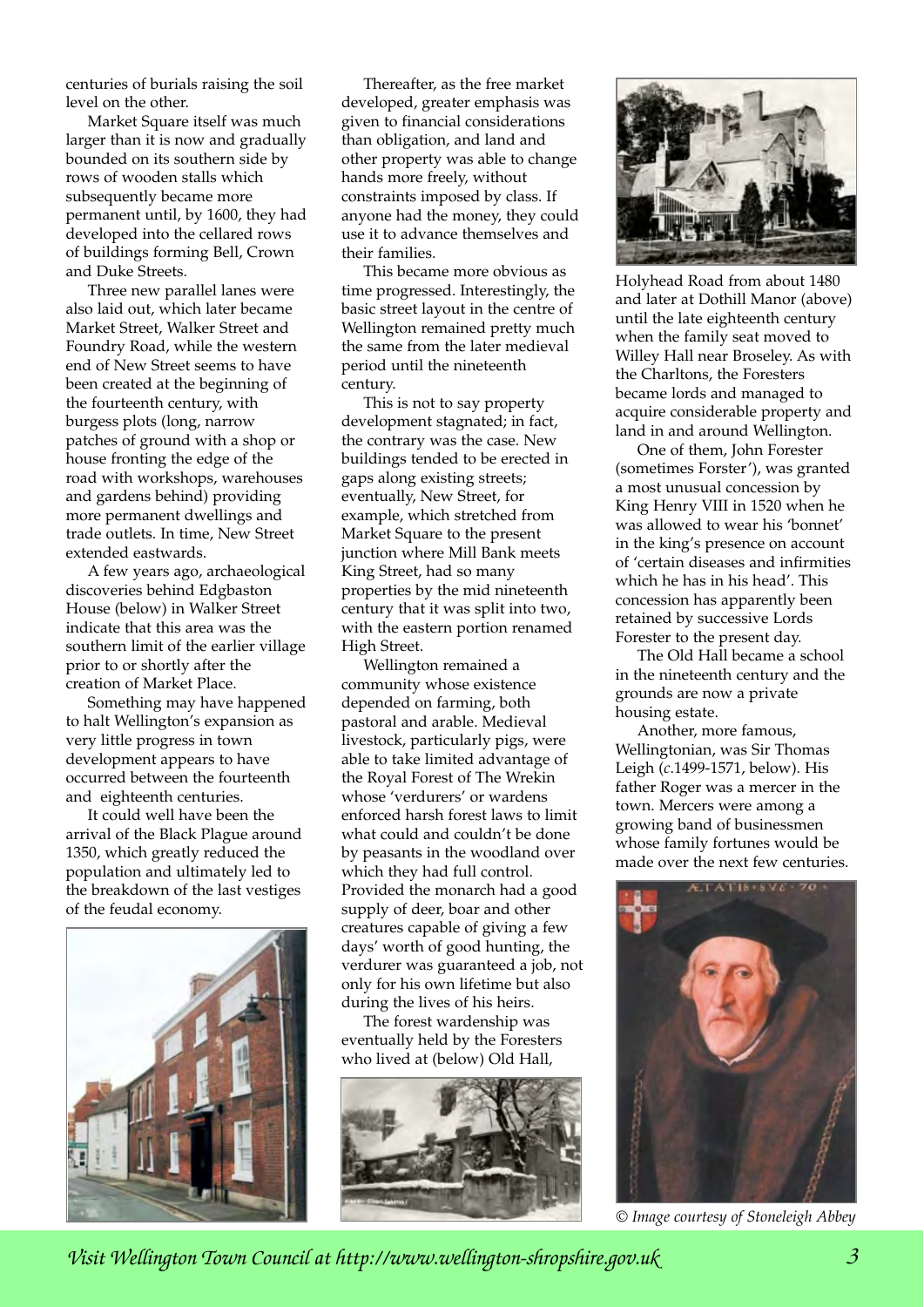Thomas was appointed as London agent to another mercer, Rowland Hill of nearby Hodnet. While Rowland became Lord Mayor of London in 1540, Thomas, also a member of the Haberdashers' Guild, attained that powerful position in 1558, the year in which Queen ('Bloody') Mary died.

Thomas was instrumental in deferring the accession of Elizabeth I so that the politically sensitive issue of realigning the English monarchy's sympathies from Catholic to Protestant would not result in anarchy. As Lord Mayor, Thomas arranged and led Elizabeth's coronation pageant in January 1559 and gained a knighthood for his efforts.

His country seat was at Stoneleigh Abbey, Warwickshire and is well worth a visit.

#### **1600 TO 1800**

Gradually, small farming-related industries developed. By the end of the sixteenth century, Wellington had grown sufficiently to attract tradesmen and was benefitting from a new breed of well-heeled gentlemen willing and able to invest in the local economy.

This was to prove a good foundation for subsequent economic and social improvement. It was at about this time that the true wealth and industrial potential of minerals in the east Shropshire coalfield to the south and east of Wellington was being discovered, with the first commercially-viable iron furnaces appearing in places like Madeley Wood and Donnington Wood.

In Wellington itself, bell casting became an important activity from the 1580s until about 1700. Although we do not know where the foundry actually stood, it was run by the Clibury family and produced bells for over seventy churches in Shropshire alone. Interestingly, Wellington's Medieval parish church had six bells by the time of its demolition in 1789, yet none were cast in the town.

It was probably during the seventeenth century that an

important nail making industry emerged and continued in places until the mid 1800s. Nail making was essentially a 'cottage' industry which took place in the homes of very poor people.

They would be given a supply of metal, probably in wire and wrought iron lengths of varying thicknesses, by a middle man who told them what sort of nails he wanted them to make, and gave them a deadline. Using the most basic tools (anvil, hammers, pliers and a coal fire blown by bellows), they'd toil in hot, filthy conditions.

Providing their work was satisfactory, the middle man would pay them and leave another supply of materials for processing.

It has been estimated that over 130 different nails were produced in rows of hovel-like cottages along Chapel Lane (along which today's health centre is located) and 'Nailors Row', whose name is preserved in a car park off Victoria Road.



Wellington gained an important place in British history when King Charles I stayed overnight from 19th to 20th September 1642. Unfortunately, despite unsupported speculation, the exact location of his stay is not known other than that it was 'in the environs of Wellington'.

Apley Castle (top right, the second to be built north east of the town centre) has been suggested,



where the members of the Charlton family lived and whose members were mainly supporters of the Crown. Apley lay close to The Portway, the shortest route from Newport, where Charles and his growing army had spent the previous night on their recruitment journey from Nottingham to Shrewsbury.

Contrary to wishful thinking, there is no evidence that Charles himself ever set foot in the town (although his recruiting officers undoubtedly did), and his famous 'Wellington Declaration', pronouncing war on Parliament's opposing forces, was delivered to his army and Privy Council, *not* the townsfolk, immediately before moving on to Shrewsbury. This Declaration signalled the start of the English Civil War; special coins were subsequently struck to mark the event.



However, Wellington didn't escape unscathed. Apley Castle became a target for Parliamentary troops, who captured it for a short time and before the Royalists retook it and dismantled damaged parts. A new (third) castle, in the style of an impressive stately home, was built nearby in the 1790s and enlarged in the 1850s, and parts of the former castle converted into a stable block. Sadly, the building was sold and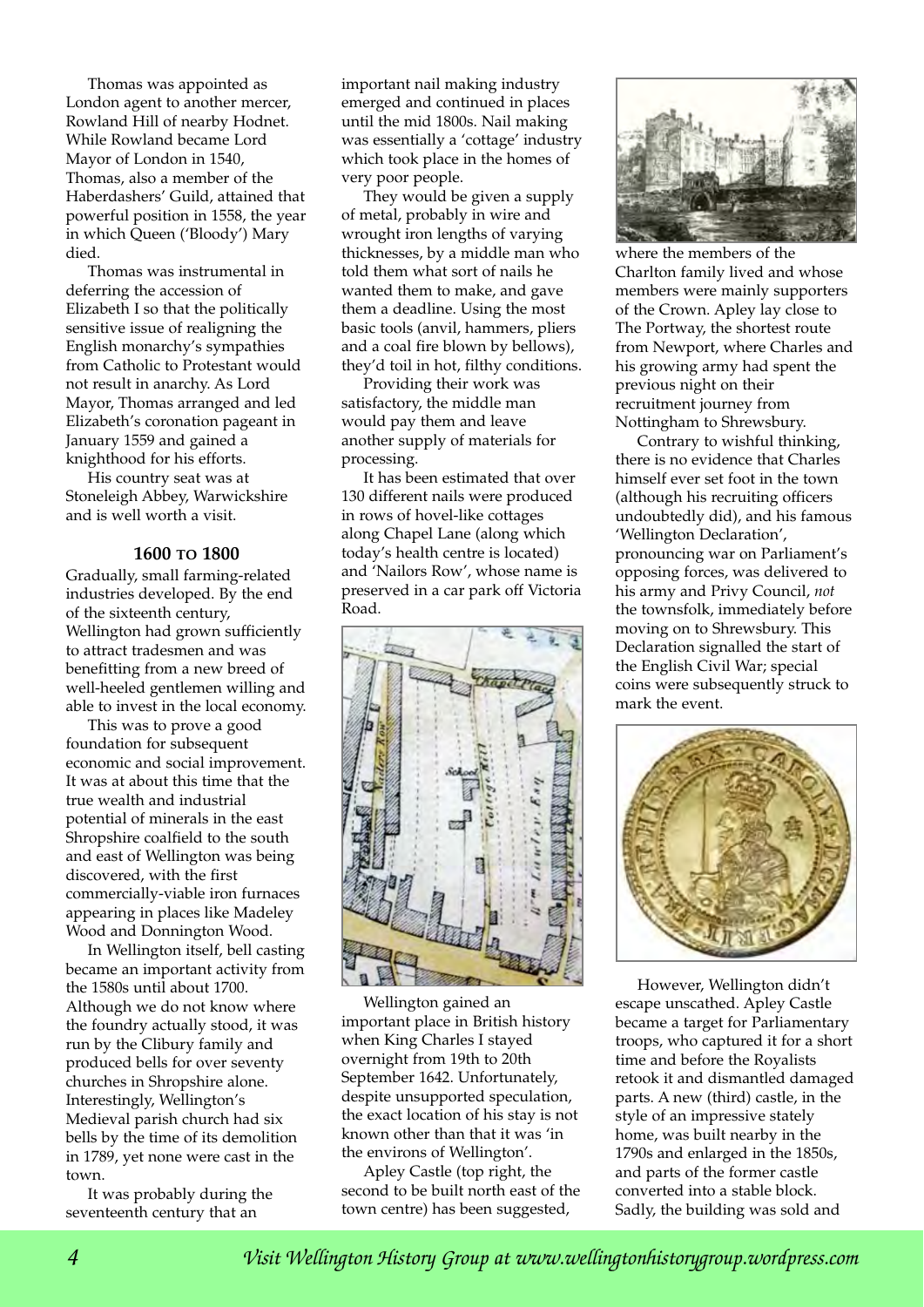

demolished 100 years later, although the grounds may be visited, and the stable block now comprises private apartments.

In the absence of any larger building in the town capable of accommodating even a small number of troops, Cromwell's soldiers occupied the parish church, extensively damaging the fabric, windows and statuettes, which were used for musket target practice. Thereafter, the Medieval church became increasingly unstable and unusable until it was demolished to enable the present church of All Saints to be built in 1790, a few metres east of its predecessor.

The Civil War not only caused considerable upheaval to peace in the country but also within families, whose members could find themselves on opposing sides in a war in which no one could be trusted. The war not only destroyed castles, churches, homes and families, it also caused severe damage to the economy.

Coinage became scarce, and there was a danger that trade would suffer a total collapse if tradesmen weren't allowed to issue their own currency. (A similar situation arose towards the end of the eighteenth century.)

Consequently, mercers like Stephen Wright were allowed to produce their own smalldenomination copper, brass, pewter, lead and even leather coins between 1642 and 1672 in an effort to stimulate and maintain trade. Although these coins, or



'trade tokens', were supposed to be redeemable solely by the person issuing them, such was the dearth of national coinage that they became common currency throughout the duration of the war until shortly after 1672 when the Royal Mint was able to resume normal production.

One major addition to Wellington's public buildings was the Market House, which seems to have been built and paid for by Lord Forester some time before 1680. Whether it was on the site of an earlier building in Market Square isn't known, but the Market House was a half-timbered building supported by columns.

The upper building was used to conduct market and court business and was let out to societies and as an amenity for social activities, while poultry and





dairy products were sold by women on market days in the sheltered space on the ground between the columns. Sadly, the House was dismantled by the Foresters *c.*1805 as it was apparently causing congestion and inconvenience to the free movement of pedestrians and (horse drawn) vehicles. Plaques set in the paving of Market Square show the approximate location and dimensions of the Market House.

Wellington's economic fortunes continued their long and steady upturn throughout the eighteenth century, predominantly as a direct result of burgeoning mining and industrial activity on the coalfield. It became the largest commercial centre in the district, providing not just legal, banking and accountancy services but also an extensive range of trade supplies (among them rope-, basket- and candle-making) as well as fashionable mercers, haberdashers, milliners, tailors and a variety of other personal and household goods suppliers (including dealers in imported tea, coffee, wines and spirits and a range of other exotic items).

One firm deserves special mention. It was based in the Bradford Arms pub in Market Square and begun by William Wardell in or before 1780.

The business was taken over by John Slaney in January 1835, whereafter it became known as Slaney's Vaults, with later trade outlets in Market Street as well as Oakengates and Broseley. Wrekin Brewery acquired the firm in 1932.



*Visit Wellington Town Council at http://www.wellington-shropshire.gov.uk 5*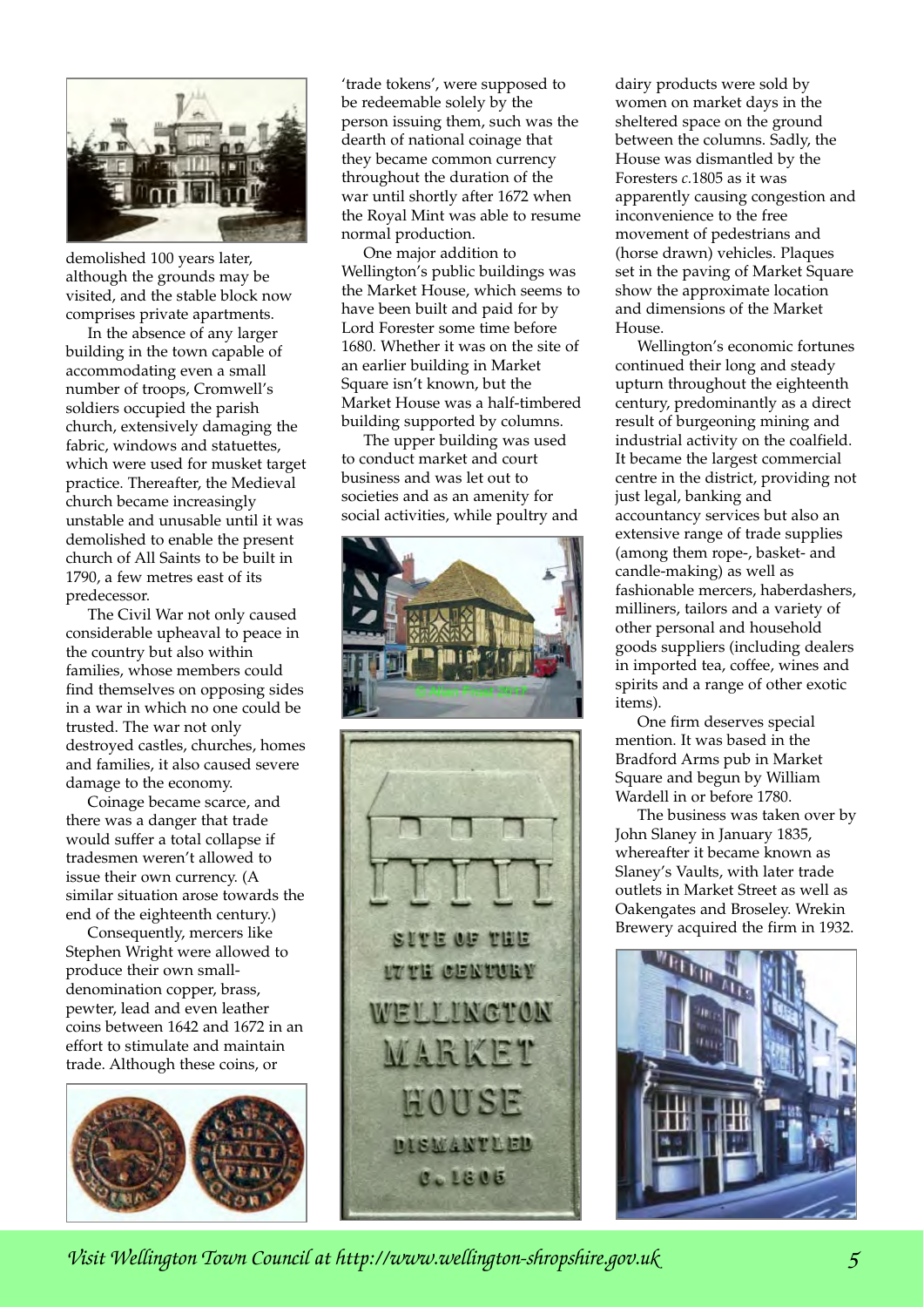While small businesses helped the process of turning Wellington from a large village into a sizeable and notable town, some credit must also go to the two dominant landowners whose own fortunes improved during this period. The Foresters and Charltons encouraged exploitation of mineral wealth on their extensive lands.

In particular, lime working and coal mining just south of Wellington took place on Lord Forester's land, while the Charltons had considerable interests in all manner of mining and industrial activities throughout the east Shropshire coalfield. Wellington was fortunate to have such forward-looking benefactors.

By the end of the eighteenth century, the town was well served by plenty of everyday shops, permanent accommodation in the form of cheap tenements and more than a smattering of public houses, taverns and inns. Prosperity in Wellington, at least for those engaged in middle class enterprise, was definitely on the increase.

Four Wellingtonians from this period deserve special mention.

George Downing (below, 1684- 1749), was raised by Lord Forester at Dothill Manor. His spydiplomat- shady property developer grandfather (also named Sir George Downing), described by Diarist Samuel Pepys as 'a perfidious rogue', amassed a fortune which paid for Downing



Street in London to be built. 'Our' George preferred to live a somewhat dissolute life and what was left of the family fortune following his death went to found Downing College at Cambridge after years of legal wrangling.



Nathaniel Plimer (above, 1757- 1822) and his brother Andrew (*c.*1763-1837), sons of a Wellington clock maker, achieved enviable reputations for painting extremely fine miniatures which are now highly sought after. Regrettably, it has not been possible to find a portrait of Andrew Plimer.

Dr. William Withering (below, 1741-1799), son of an apothecary, studied medicine at Edinburgh University and became one of the most eminent physicians of the day. A member of the illustrious Lunar Society comprising inventors and industrialists, he is best remembered as a botanist and the man who recognised and developed the properties of



digitalis (extracted from the humble foxglove) in treating heart disease.

Unfortunately, we do not know whereabouts in Wellington either the Plimers or Dr. Withering were born, although a sketch of Withering's birthplace drawn a few years after his death by Shrewsbury schoolteacher David Parkes, has survived:



## **1801 TO 1901**

The nineteenth century witnessed an astounding series of changes to Wellington's economy, society and appearance. Although the first half of the century saw continued steady growth, the town's future relied heavily on the fortunes of the district's mining activities and scattered industrial concerns as well as the state of local farming.

Early in the century, single- and two-storey timber framed dwellings and shops in and around the town centre were either clad with bricks and made taller with added storeys, or replaced entirely by brick buildings, a process which continued for over a century, ultimately altering the centuriesold outward appearance from that of a dusty low-roofed village to a business-like modern town.

Wellington was in an advantageous position when it came to communications, particularly from around 1820 onwards when travel by stage coach became not only more



*Visit Wellington History Group at www.wellingtonhistorygroup.wordpress.com*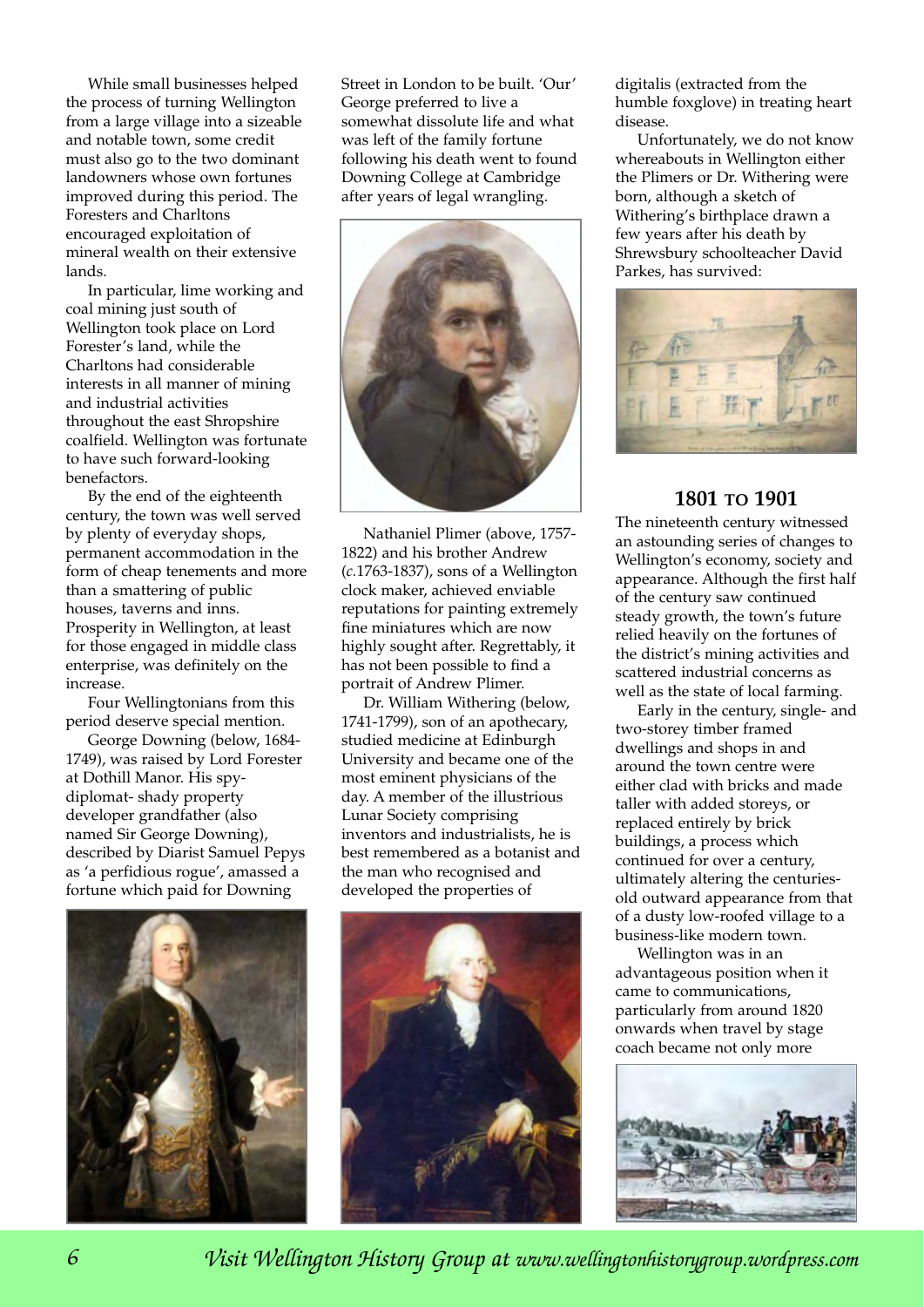frequent but also (slightly) less uncomfortable as improvements to the condition of major roads became increasingly important.

Businessmen could travel more freely and postal services became more regular and reliable.

However, it was the arrival of steam railway passenger services in 1849 that provided an incredible boost to the area's economy.



One noticeable addition to the types of business trading in Wellington was that of breweries. Prior to about 1850, beer and ale production had largely been conducted by inns located within the town itself.

However, various Beer Acts dating from around 1830 had been introduced with a view to weaning the public off gin, which was seen as responsible for too much that was wrong in society, and onto beer and ale, which were regarded as highly preferable at a time when drinking unprocessed water was inadvisable (as, indeed, it had been since the Middle Ages).

As a direct result, malting enterprises expanded at a remarkable rate when laws concerning beer production and sale were relaxed. Malthouses were scattered in various locations around the town, with the more successful centred around The Lawns.

It was only a matter of time before someone hit on the idea of opening a brewery, where the benefits of large-scale production and distribution could lead to healthy profits. The first brewery to open was the Shropshire Brewery in 1851 (aside, top), followed by the Wrekin Brewery (bottom) in 1871. Several pop (or 'mineral water') works followed provided a safe and more

acceptable alternative to unprocessed water for those who did not wish to consume alcohol for one reason or another.

The effects of the Beer Acts and the arrival of passenger railway services included a steep rise in ordinary folk travelling to and from the town, and the number of visitors (especially those wishing to breathe the healthy air on The Wrekin Hill) requiring food and accommodation. Consequently, the number of inns, hotels (including the iconic Charlton Arms) and other hostelries with varying facilities increased.

Tourism also had the desirable knock-on effect of encouraging other enterprises, like souvenir and gift shops, photography and art studios, laundry services and a wealth of other small, family-run businesses wishing to satisfy the rise in consumerism as the Victorian era progressed.

The most important aspect of the town economy to develop from the 1850s was that of a wellrun livestock market, which became known as The Smithfield.

Run by John Barber (top right), it regularised the sale of farm animals and did away with the openly dishonest practices of dealers from Wolverhampton and Birmingham who had previously dominated local sales.

John Barber, a surveyor and property agent as well as a livestock and household goods auctioneer, gained a reputation for honest and fair dealing. He was





also a major driving force in commercial development and town improvement. It is no exaggeration to say that Wellington's prosperity during and after Victorian times owes much to this man whose enthusiasm, vision and achievement was unprecidented.

Barber's original Smithfield soon outgrew the small plot (approximately where the public convenience building is at Victoria Road Bus Station) he operated from for the first dozen or so years.

He needed to expand, and the opportunity arose during the mid 1860s when Wellington Markets Company enlisted his help to draw up plans and oversee the necessary legalities to acquire land to build a new Market Hall, which remains an essential asset to the town's economy.

In 1868, as a gesture of thanks, the Market Hall Company erected a new Smithfield (below), much larger and better equipped than Barber's original, and granted him sole rights to operate there and collect the tolls to which the Company was entitled.

The Smithfield (which eventually became the largest and most successful outside London



*Visit Wellington Town Council at http://www.wellington-shropshire.gov.uk 7*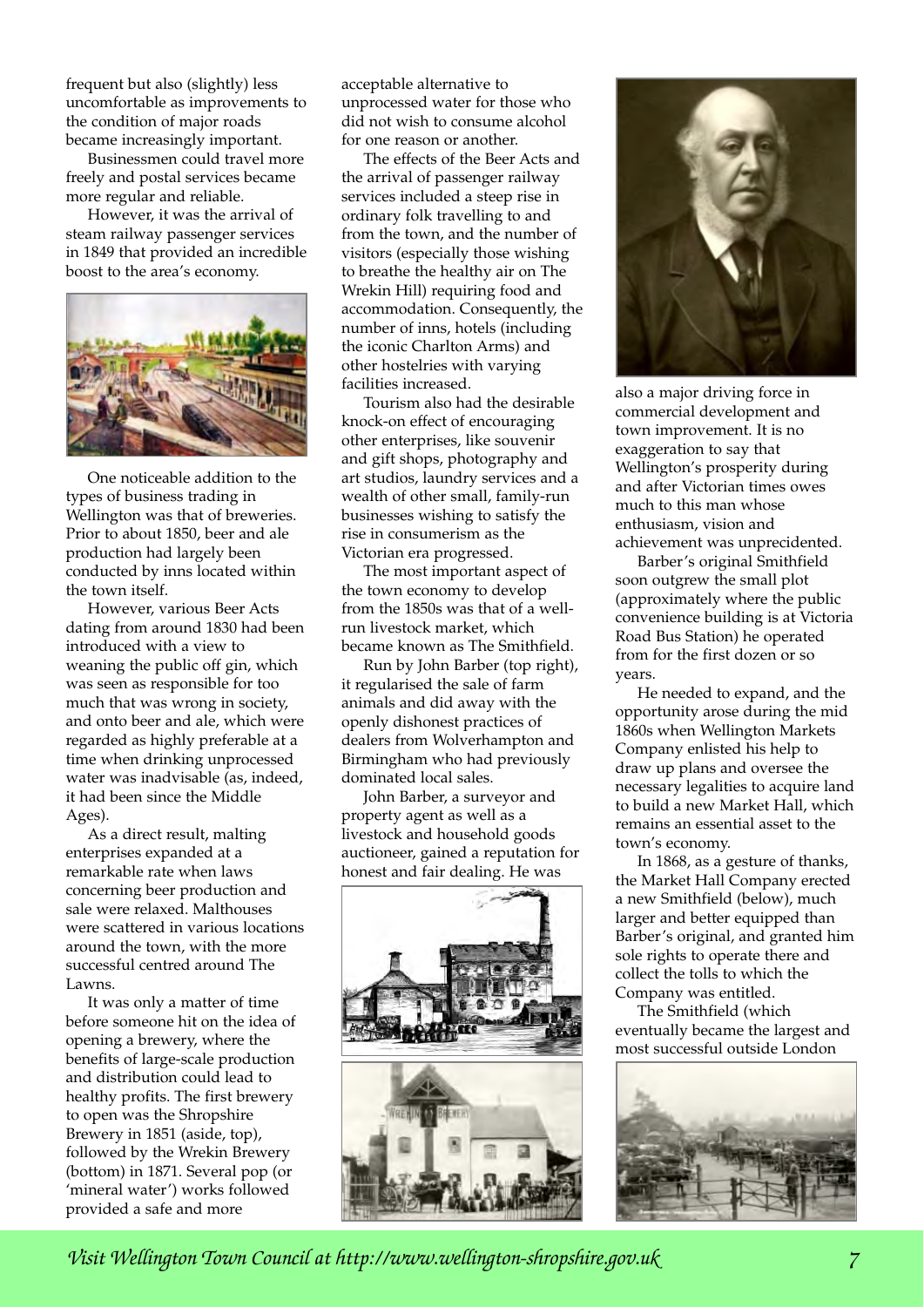but was obliged to close in 1989 because of the economic climate) stood on land now occupied by today's Morrison's supermarket and car park.

Although the Market House had been demolished *c.*1805, a replacement wasn't built until Wellington Market Hall Company (which subsequently changed its name several times) erected a Town Hall off The Shambles (now named Market Approach) in 1848. This was rebuilt when the present Market Hall was erected in 1866.

There were several successful manufacturing businesses operating in Wellington throughout this period, particularly Samuel Corbett & Son's Park Street works, which produced numerous awardwinning mechanised implements for use on farms throughout the world. Unbelievably, more than a few have survived and are still in use in farms scattered around the globe.



Another firm of international renown was Richard Groom (aside) & Sons, timber merchants whose premises were near Groom's Alley. As well as major manufacturers of wooden products from indigenous trees, the firm was also the largest importer of foreign timber in the country.

Between 1856 and 1894, sanitation and other developments in Wellington were overseen by Town Commissioners, a body which invariably comprised the

town's more successful businessmen. From 1894, Wellington Urban District Council replaced the Commissioners.

In addition to securing a clean and regular water supply, commissioners also saw to the creation of a new cemetery (to replace the parish church yard, which had become overcrowded through centuries of burials) and a replacement workhouse on Holyhead Road, located significantly further away than the former Walker Street workhouse originally erected in 1797 (itself rebuilt *c.*1840) and behind the cemetery.

To our Victorian ancestors, reputation and image were allimportant, so much so that some of Wellington's streets were renamed to give the impression of respectability. Brewery Street (which became Prince's Street, the only road with an official apostrophe), Dun Cow Lane (Duke Street), Swine Market (Bell Street) and The Shambles (Market Approach) were some of those affected.

From the mid nineteenth century onwards, members of the middle class displayed their success and wealth by living in new 'gentlemen's villas' in areas then regarded as out-of-town, like Mill Bank and Waterloo Road, as well as other streets on the periphery.

Perhaps the most notable of these villas is Sunnycroft (top right), now a National Trust property on Holyhead Road, originally built by J.G. Wackrill,





owner of the town's first brewery which stood a couple of hundred yards east, also in Holyhead Road.

The later years of the nineteenth century saw a rise in the number and variety of leisure and social events which were accessible to the general population, not just businessmen.

One notable development was that of a town football team. Initially known as Wellington Parish Church Institute ('PCI') around February 1875, the team joined the English Football Association when the governing body was formed in 1877.

By 1879, the team seems to have adopted the name 'Wellington' or 'Wellington Town' which was retained (although known locally as 'The Lilywhites') until it changed to Telford United in 1969.

The club ground (below) is at the Buck's Head, taken from the name of the adjacent former pub in Watling Street, and the team may have been located here since the late 1880s.



Over the years, the club has won many trophies (with five visits to Wembley Stadium and winning the FA Trophy three times) and played in various leagues, currently the Conference North League. Following financial difficulties, the club has been called AFC (Amateur Football Club) Telford United since 2004.

Henry John Gauntlett (1805- 1876) was the church organist who

*Visit Wellington History Group at www.wellingtonhistorygroup.wordpress.com*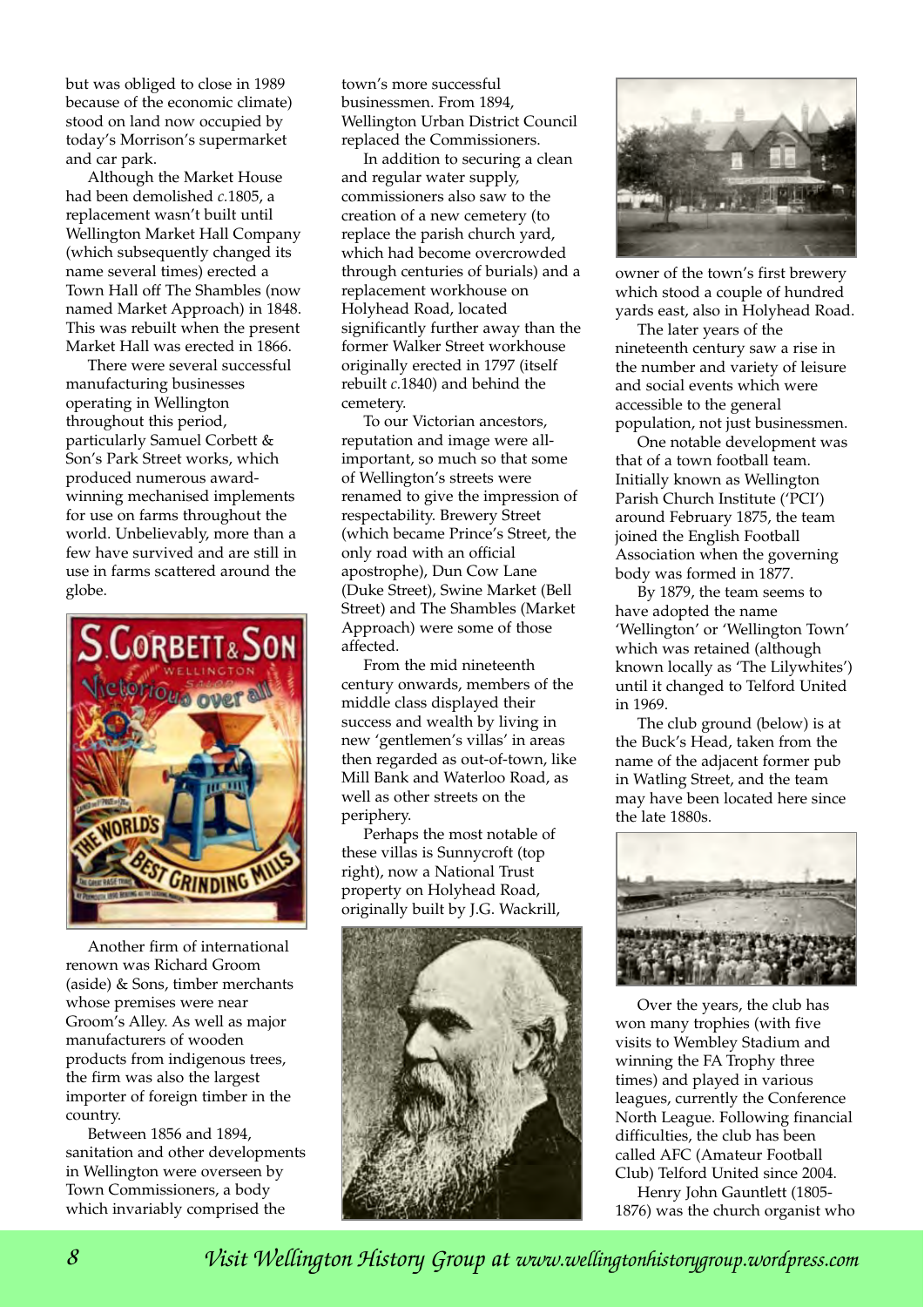

gave us the hymn tune format with which churchgoers have become so familiar.

Indeed, he wrote many tunes, including IRBY, the name of the music which begins many a Christmas service with the carol 'Once in Royal David's City'.

Henry's father (also named Henry) was curate at All Saints church until 1814 when the family moved to Olney, Bucks.

Although starting a career in law in London, Henry became increasingly immersed in the world of church music and became involved in virtually every published collection of hymns for almost fifty years. He was also instrumental in aspects of organ design.

Despite not being formally trained, Henry became a Doctor of Music and a man of colossal musical knowledge. His reputation was such that the composer, Felix Mendelssohn, announced: 'He ought to have a statue'!

Sarah Smith (1832-1911), arguably Wellington's most famous daughter best known by her pen name Hesba Stretton, was born in New Street where her father Benjamin Smith was postmaster and owner of a printing works and bookshop.

Influenced by what she witnessed while growing up and working in the town, she became an internationally famous authoress following her discovery



by Charles Dickens and the publication of *Jessica's First Prayer* in 1866. She wrote a further 60 or so books and numerous magazine articles, many about the plight of the poor in Victorian England as well as other subjects like the legal position of women.

A founder member of the body which became today's National Society for the Prevention of Cruelty to Children, Hesba's work and the impact her writing had on politicians and the shaping of certain social laws during her lifetime, is now sadly overlooked.

Cecil Lawson (1849-1882) was born at Fountain Place, New Church Road, and became one of England's most famous artists, exhibiting at the Royal Academy between 1870 and 1871 while living in Chelsea. After marriage in 1879, he moved to Haslemere, Surrey, where his health deteriorated dramatically. He died before reaching his full potential.



### **SINCE 1901**

The first half of the twentieth century was yet another period of change, undoubtedly the most farreaching in its history. Whereas family-run shops and other businesses probably reached the peak of their relative importance to the town's economy, the success of manufacturing would see a rapid upturn before an inevitable decline.

Furthermore, the attitudes of ordinary folk to the government of the day in general and the town's leaders in particular were increasingly affected by the devastating aftermath of the Great War.

People no longer knew their proper place, an aspect of British social history which became more apparent during and after the Second World War.

Folk expected (and demanded) politicians, both local and national, to raise standards of living.

The Lych Gate war memorial at All Saints parish church was erected in 1922 and contains brass plaques listing the names of Wellingtonians who died as a result of both World Wars.



Wellington Urban District Council responded by embarking on improving the quality of council-owned housing, initially at the southern end of Regent Street.

However, larger council estates really got under way from the 1930s onwards, when new estates needed to coincide with ambitious slum clearance projects, processes which continued into the 1960s.

Sadly, slum clearance was pursued with an enthusiasm which ultimately destroyed examples of the town's architectural and social heritage, especially within the High Street-Glebe Street-St John Street triangle where planners encouraged the

*Visit Wellington Town Council at http://www.wellington-shropshire.gov.uk 9*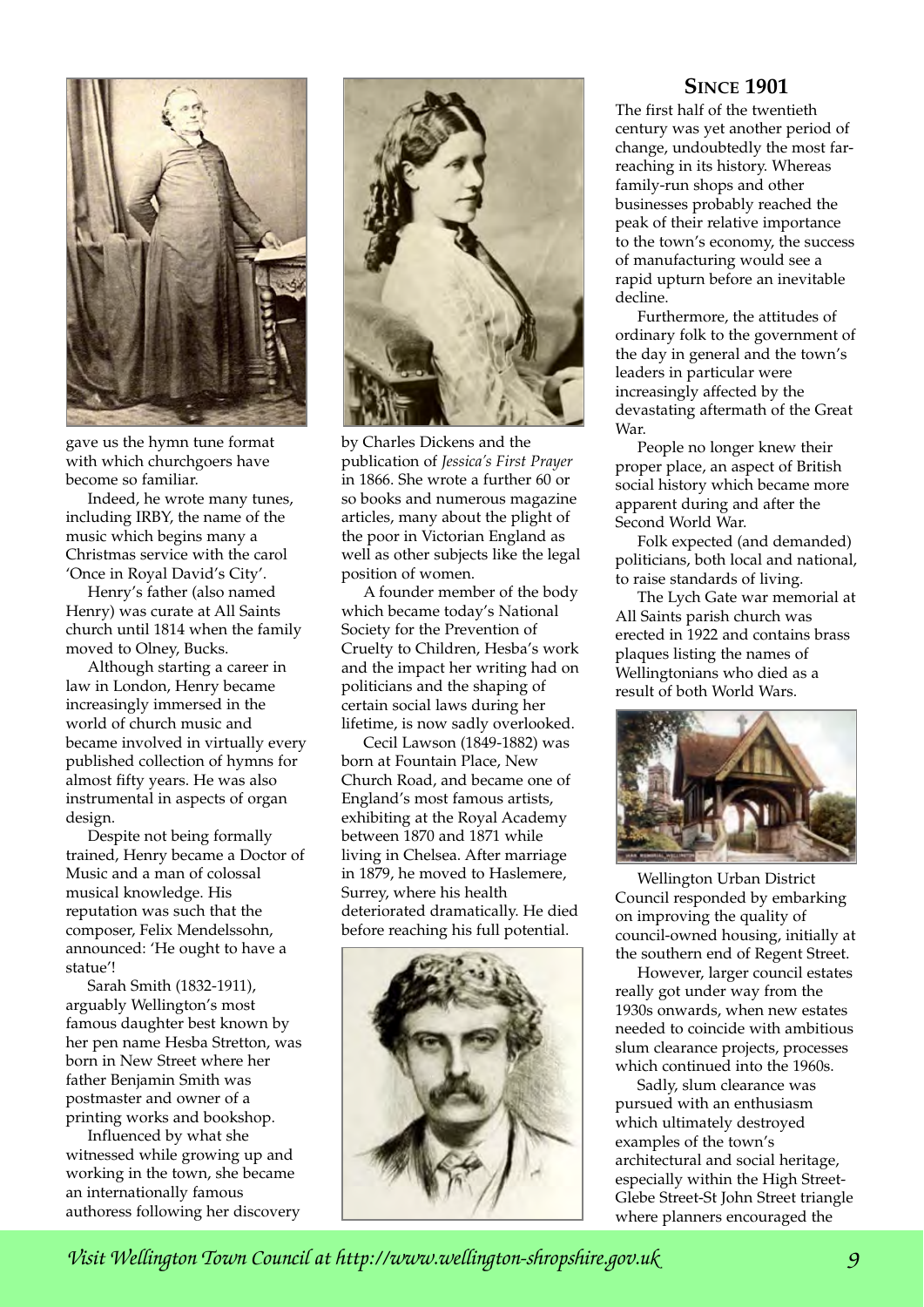

construction of blocks of flats and storeyed maisonettes; fortunately, high rise flats, the blight on many a townscape, were avoided.

The 1930s was a time when private home ownership became a reality for those who could obtain and afford to repay mortgages. Herbert Avenue (above, caustically called 'Bread and Dripping Lane' because some new homebuyers couldn't afford to eat nutritiously after taking on a mortgage), Roseway and Christine Avenue are some of the earliest roads developed exclusively for private dwellings.

These significant developments were followed by more ambitious projects for further council and private housing development elsewhere in and around the town.

Some firms adapted to changing times, others didn't. For example, four independent breweries and several mineral water manufacturers were ultimately reduced to one ... but what a strong one it proved to be! Under the initial leadership of O.D. Murphy ('O.D.', (below) whose name became synonymous with drink production) and later his two sons, the Wrekin Brewery dominated the scene from the 1920s onwards.



While the Wrekin Brewery itself remained in Market Street, the Shropshire Brewery became O.D.'s fizzy pop works and the preferred bottling plant for large concerns like Guinness and Worthington, as well as pop manufacturers whose products competed with the Wrekin Brewery's own. Another important acquisition was that of Slaney's Vaults (see above) in 1932, which gave O.D. a crucial wines and spirits licence.

In a prolonged period when the pub trade was at best unpredictable, the Murphys took risks, and ultimately enabled the Wrekin Brewery, with over 200 tied houses, to become the largest privately owned brewery in the country. The brewery's assets were acquired by Greenall Whitley in 1966 and both brewery and pop works closed for good in 1969. Both were subsequently demolished despite their importance to the town's heritage.

Sadly, every other onceimportant manufacturing business in the town closed during the twentieth century. The Smithfield market, Groom's timber yard, Corbett's agricultural implements, and many more no longer trade, victims of changing economic conditions, social demands and political whims.

Soft toys, expertly produced by the Chad Valley in their Wrekin Toy Works (below) in New Street (where Sooty (bottom right) and Sweep were made alongside innumerable much-loved Teddy bears; comedian and broadcaster Kenneth Horne was a director).

Additionally, Norah Wellings's Victoria Toy Works (next column, top) in King Street created high quality dolls, including bespoke sailor dolls for luxury cruise liners, especially during the 1930s) began





and ceased trading during the century. Both businesses were, coincidentally, housed in former chapels.

Similar economic and social changes have affected the number of public houses in the town. A mere handful now exist when, a hundred years ago, there were at least 45, each with its own band of regular patrons.

There are countless reasons for this, not least excessive regulation and taxation, but the fact that there has been a shift away from brewery tied houses towards ownership by pub chains and property developers has undoubtedly adversely affected trade. However, the demise of the public house seems to have coincided in recent years with a rise in the number of cafes and eating establishments catering for customers.

As with other British population concentrations, 'modern' ideas on town planning and subsequent building developments weren't always beneficial in the long term.

The example often cited is that of the ring road (visible in the photo at the foot of the next page), originally conceived in the 1940s and already outdated when



*Visit Wellington History Group at www.wellingtonhistorygroup.wordpress.com*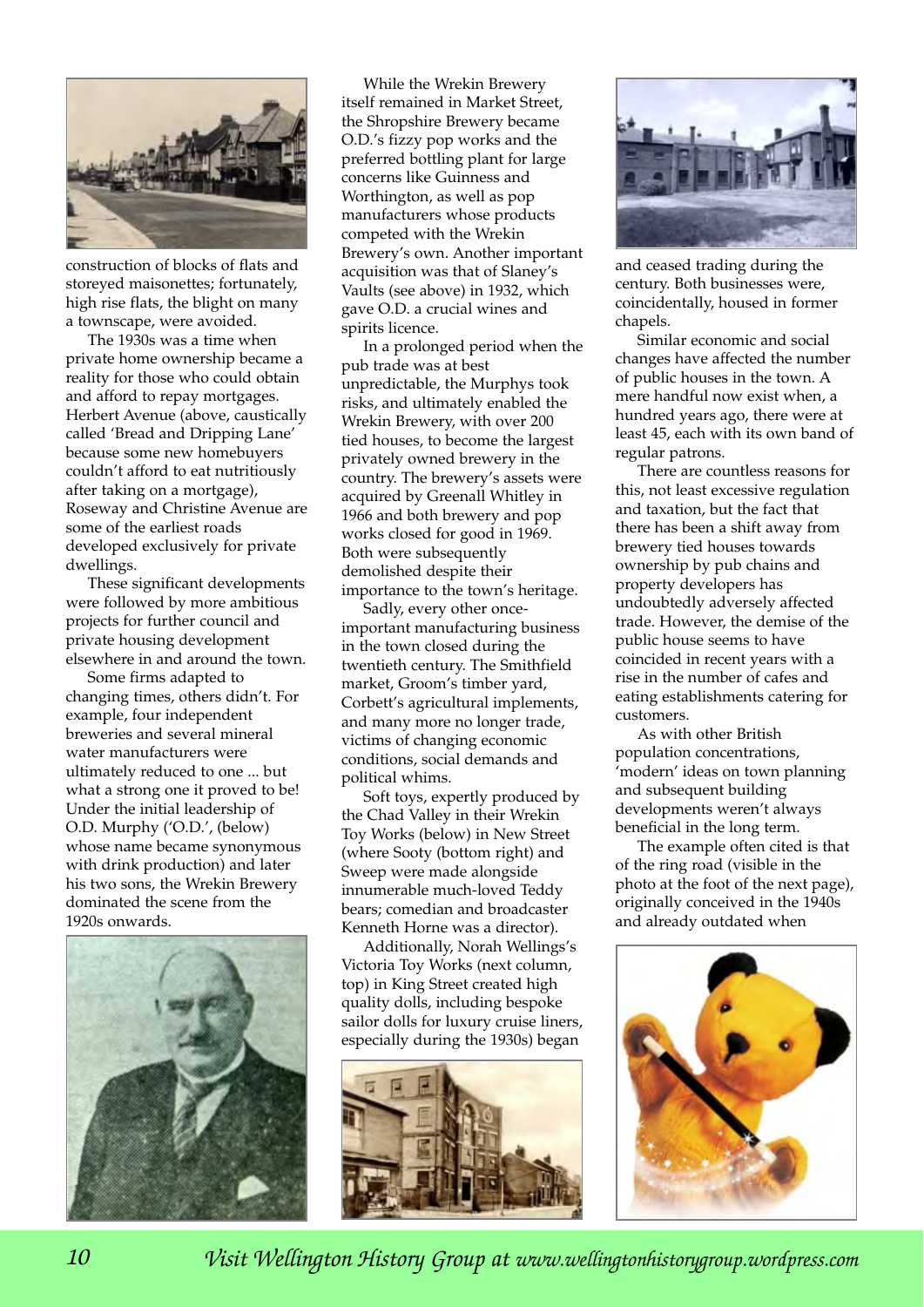implemented in the late 1960s and early 1970s. This 'noose' had the effect of restricting economic growth, deterring existing business investment, and severely hitting the modestly successful trading areas beyond the ring road, leading them into a rapid decline.

Fate dealt yet another blow to Wellington's fortunes and independence when Government plans to create a 'new town' were expanded in 1968 to include a much wider area than originally intended. This new town, which was actually no more than a conurbation of existing townships within the area designated as 'Telford', ultimately removed the Wellington's ability to determine its own future.

Wellington Urban District Council governed the town until Local Government reorganisation in 1974, whereupon Wellington ceased to be in control of its own destiny and ultimately became just one of several townships within the Telford conurbation. That year marked the beginning of Wellington's political, economic and social development relying on decisions made by the newlyformed Wrekin District Council, often in conjunction with Telford Development Corporation, a quango whose powers of property acquisition, demolition and construction were greatly resented by many locals.

1988 saw the relinquishing of a few decision-making aspects of local government when Wellington Town Council, complete with mayoral leadership which had not existed hitherto, was created. Although the present Telford & Wrekin Council is responsible for final decisions, the Town Council has the ability to express at least some of the opinions of its electorate.

Wellington's overall trading economy has suffered a decline over the last 30 years, partly due to policies of neglect adopted by leaders of Telford & Wrekin Council who apparently preferred to concentrate their efforts on promoting a central, privately owned shopping centre. The situation has been changing in recent years and greater emphasis has been placed on making good the damage with projects intended to boost the town's economic prospects as well as improve its outward appearance.

Whereas there are few traditional small, family-run shops, and national charity shops seem to dominate and make competition with local traders almost impossible, Wellington's prospects appear to be on the ascendant.

Market Square (top right) continues to be the commercial hub. One particular business continues to provide an anchor for trade as it has done for centuries:





the market, which currently opens on Tuesday, Thursdays, Fridays and Saturdays and brings many tourists, as well as shoppers, to the town.

Throughout its long existence, Wellington has welcomed and accommodated folk from all ethnic and religious backgrounds, which might explain why visitors and residents find it such a pleasant place.

There is so much more to Wellington's story than is related here. For further historical information on Wellington, The Wrekin Hill and the surrounding countryside, follow the link to Wellington History Group's web site, and experiment with searches on the internet.

*© Allan Frost, 2017*

## **THE WREKIN HILL**



Despite what geologists say, many locals know, without a shadow of doubt, that The Wrekin Hill was created by at least one, possibly two giants (the precise details, as with all good legends, vary). It certainly wasn't a volcano, although volcanic activity did play its part, and some of the oldest rocks in the British Isles are to be found here.

The remains of two hill forts lie beneath the surface around the summit, the oldest dating back some three thousand years. The original fort was reshaped and reinforced some five hundred years later and fell into disuse

*Visit Wellington Town Council at http://www.wellington-shropshire.gov.uk 11*